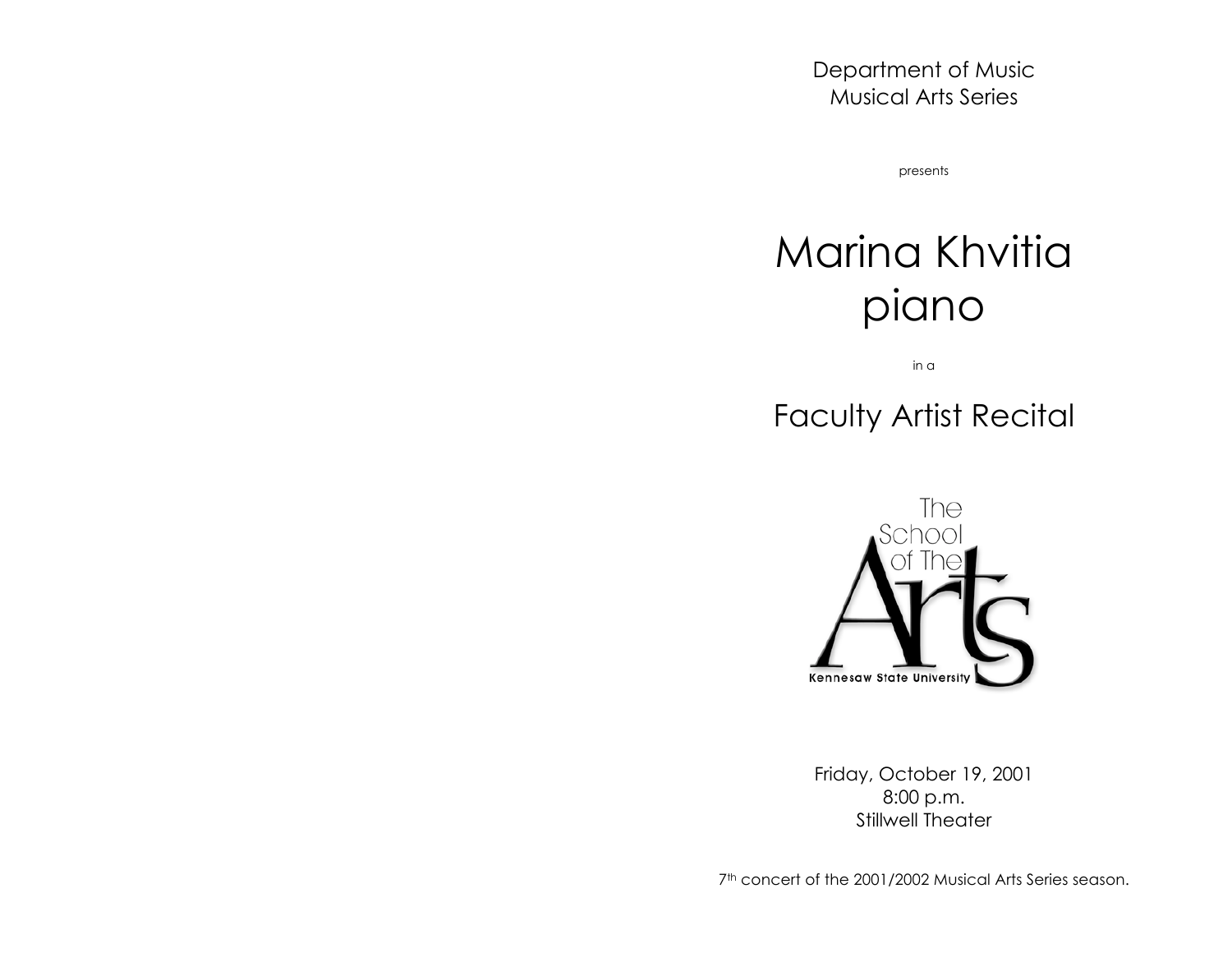# **PROGRAM**

Fantasy in D-minor, K. 397 Wolfgang Amadeus Mozart (1756-1791) Rondo in D-major, K. 485 Sonata in G-minor, Op. 22 No. 2 Robert Schumann (1810-1856) INTERMISSION Suite Bergamasque **Claude Debussy** I. Prelude (1862-1918) II. Menuet III. Clair de Lune IV. Passepied Boat in the ocean **Maurice Ravel** (1875-1937) Nocturne in E-flat major, Op. 9 No. 2 Frederic Chopin (1810-1849) Scherzo in B-flat minor, Op. 31 No. 2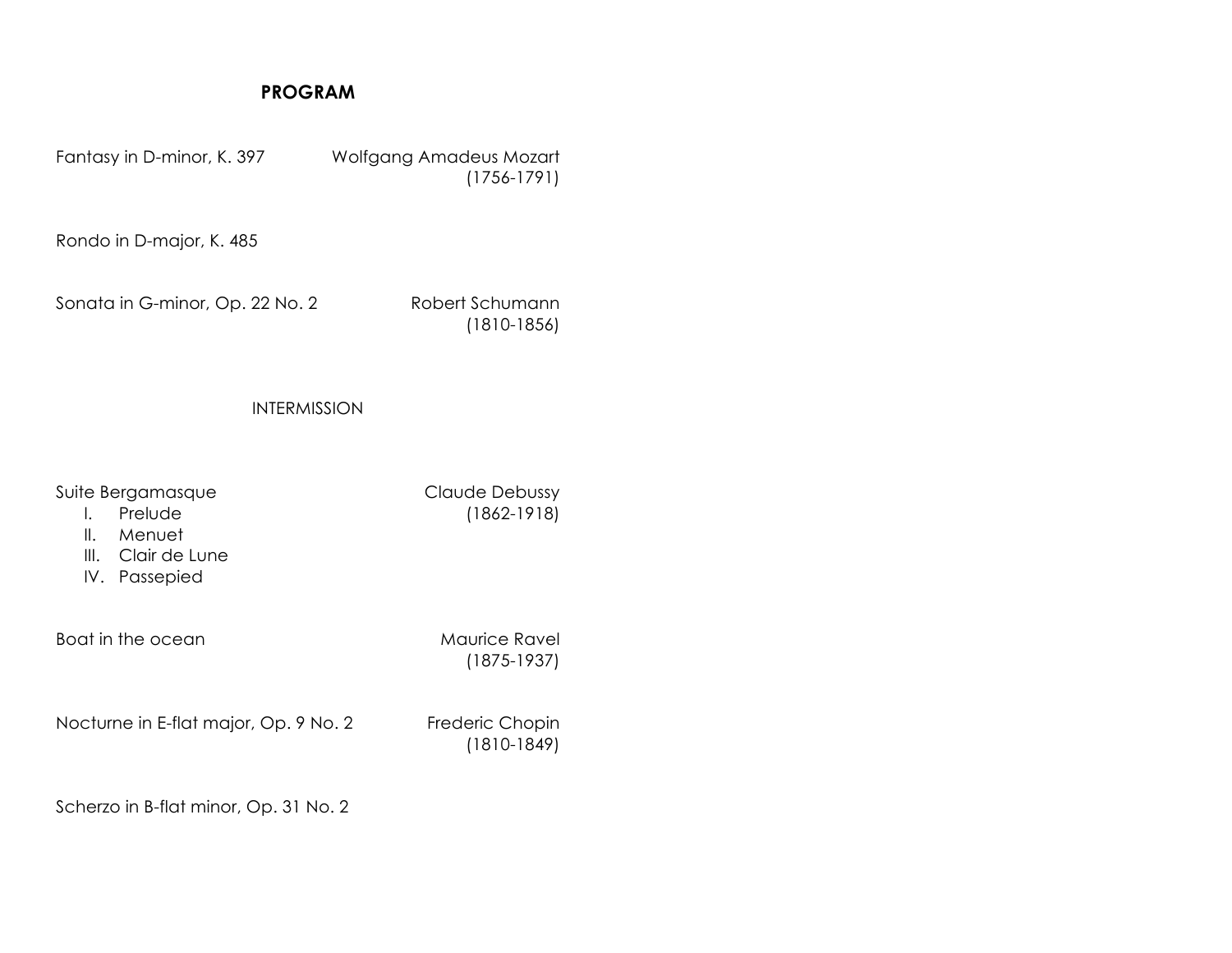### **FACULTY ARTIST**

**Marina Khvitia** is a native of the Republic of Georgia. She is a graduate of the Tblisi State Conservatory, where her principal teacher was V. Shiukashvili. She also holds the Ph.D. in Piano Performance from the Moscow State Conservatory, where she was a student of the imminent performer and pedagogue, I. Zak. As a student, she received the coveted Lenin Scholarship. She was a winner of the Czechoslovakia Smetana International Competition, the Marguerite Long Competition, the Thibaud International Competition and the Belgian DeVries Competition.

Dr. Khvitia has performed with orchestras throughout the former Soviet Union. She participated in the Bulgaria International Music festival. She has also taught at the Moscow State Conservatory. In 1983, she was recognized by the government of her native Georgia and given the title Honored Artist of Soviet Georgia. Since 1992, she has lived in the Atlanta area. She has given concerts, maintains a private studio and teaches at Kennesaw State University.

 $\varnothing$